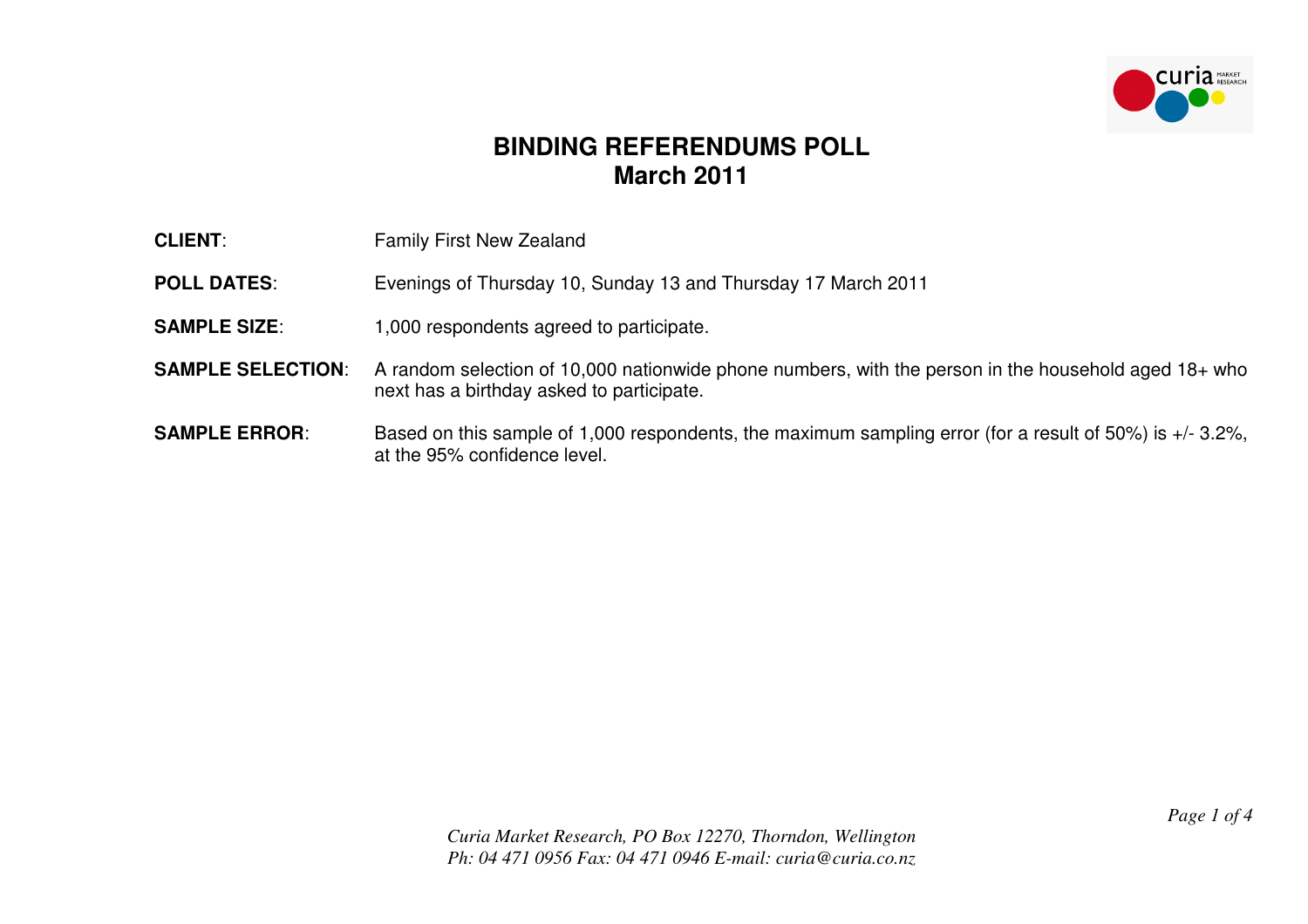

## **BINDING CIR**

## **Do you think citizens' initiated referenda should be binding on Parliament?**

|                          |               | Count | Col % |
|--------------------------|---------------|-------|-------|
| Should CIR be binding on | Yes           | 528   | 53%   |
| Parliament<br>No         |               | 273   | 28%   |
|                          | Unsure/Refuse | 189   | 19%   |
|                          | Total         | 990   | 100%  |

53% favour making CIR binding on Parliament, with 28% against and 19% unsure or refusing to say.

|                          |               | Gender |       | Age       |            |           | Area  |       |            |       |
|--------------------------|---------------|--------|-------|-----------|------------|-----------|-------|-------|------------|-------|
|                          |               | Female | Male  | $18 - 30$ | - 45<br>31 | $46 - 60$ | $61+$ | Metro | Provincial | Rural |
|                          |               | Col %  | Col % | Col %     | Col %      | Col %     | Col % | Col % | Col %      | Col % |
| Should CIR be binding on | Yes           | 50%    | 58%   | 66%       | 47%        | 53%       | 55%   | 49%   | 57%        | 55%   |
| Parliament               | <b>No</b>     | 25%    | 31%   | 16%       | 29%        | 28%       | 28%   | 31%   | 25%        | 26%   |
|                          | Unsure/Refuse | 25%    | 12%   | 18%       | 24%        | 19%       | 18%   | 20%   | 18%        | 19%   |

**Should CIR be binding on Parliament BY Gender + Age + Area**

Men are more supportive than women of having CIR binding. Those in metro NZ less supportive than other areas.

*Curia Market Research, PO Box 12270, Thorndon, Wellington Ph: 04 471 0956 Fax: 04 471 0946 E-mail: curia@curia.co.nz*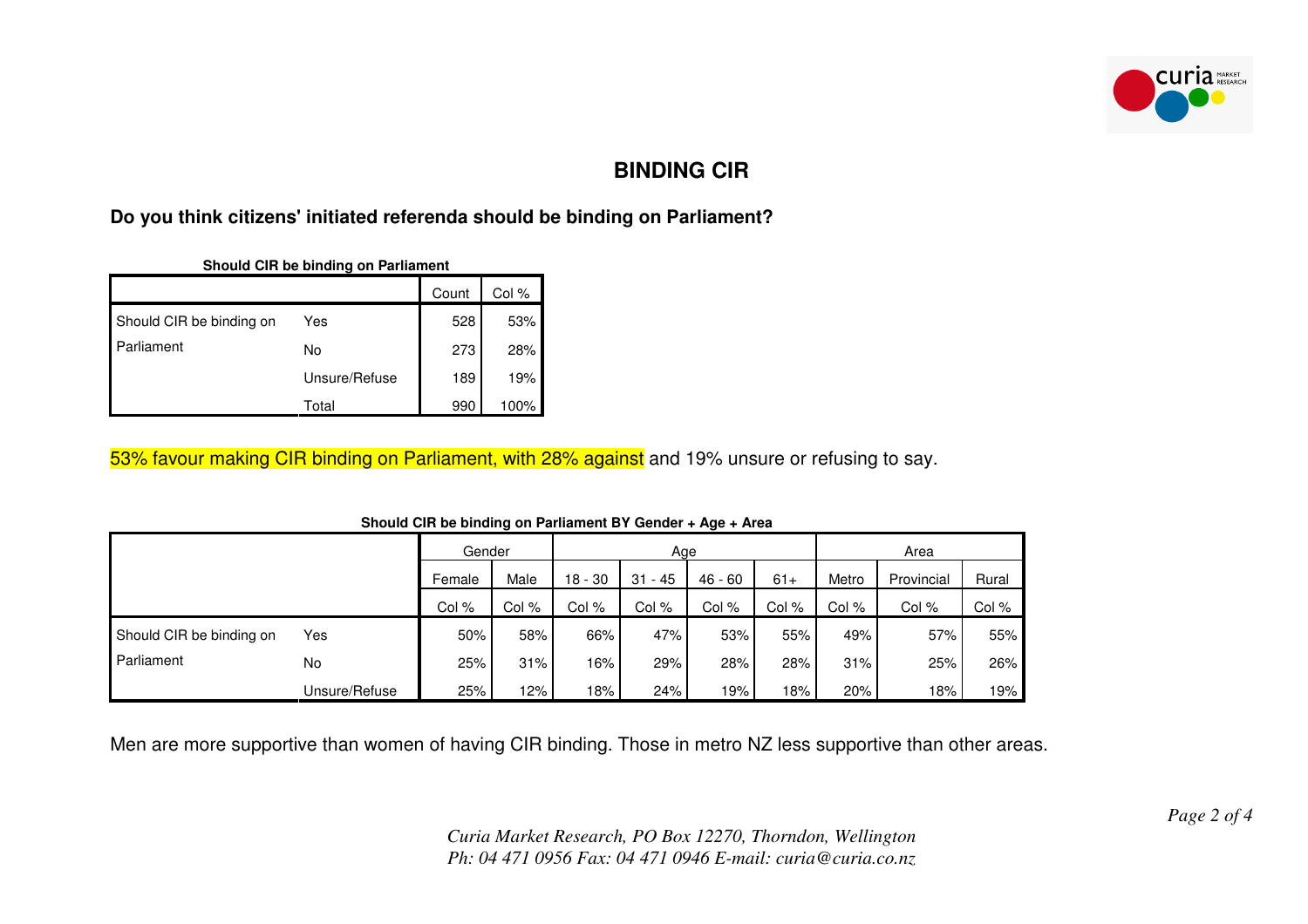

## **DEMOGRAPHICS**

| Gender         |        |     |      |  |  |
|----------------|--------|-----|------|--|--|
| Col %<br>Count |        |     |      |  |  |
| Gender         | Female | 568 | 57%  |  |  |
|                | Male   | 420 | 43%  |  |  |
|                | Total  | 988 | 100% |  |  |

| Age |           |       |       |  |  |
|-----|-----------|-------|-------|--|--|
|     |           | Count | Col % |  |  |
| Age | 18 - 30   | 50    | 5%    |  |  |
|     | 31 - 45   | 176   | 18%   |  |  |
|     | $46 - 60$ | 362   | 37%   |  |  |
|     | $61+$     | 402   | 41%   |  |  |
|     | Total     | 990   | 100%  |  |  |